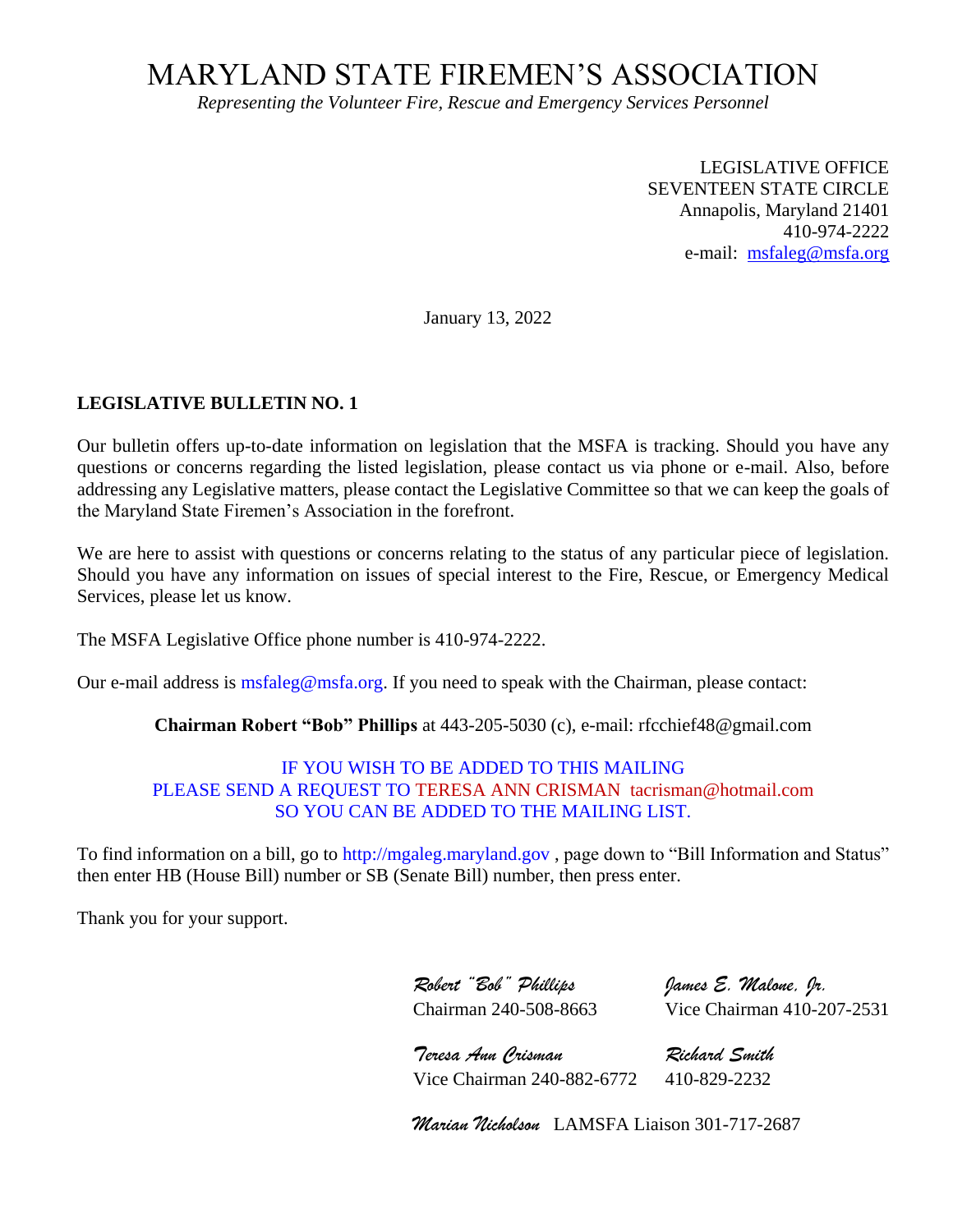### MSFA Bills of Interest (January 13, 2022)

### There have been **220 Senate Bills** and **200 House Bills** introduced to date.

We are currently tracking **11** bills and they are following:

A breakdown of these bills are as follows:

**MONITORING THE FOLLOWING:** Important Status Change has been announced hearing dates, please see below for updated status changes and committee work to perspective bills.

| <b>Bill/Chapter</b><br>(Cross/Chapter) | <b>Title</b>                                                                                                                                              | <b>Sponsor</b>                    | <b>Current Status</b>                                                                                   | Org<br><b>Committees</b><br>& Hearings                                         | Opp<br><b>Committees</b><br>& Hearings |
|----------------------------------------|-----------------------------------------------------------------------------------------------------------------------------------------------------------|-----------------------------------|---------------------------------------------------------------------------------------------------------|--------------------------------------------------------------------------------|----------------------------------------|
| <b>SB0132</b>                          | <b>Property Tax Credit - Public</b><br><b>Safety Officer</b>                                                                                              | <b>Senator</b><br><b>Bailey</b>   | In the Senate -<br><b>First Reading</b><br><b>Budget and</b><br><b>Taxation</b>                         | <b>Budget and</b><br><b>Taxation</b>                                           |                                        |
| <b>SB0130</b>                          | <b>Income Tax Subtraction</b><br>Modification - Military and<br><b>Public Safety Retirement</b><br>Income                                                 | <b>Senator</b><br><b>Jackson</b>  | In the Senate -<br><b>First Reading</b><br><b>Budget and</b><br><b>Taxation</b>                         | <b>Budget and</b><br><b>Taxation</b>                                           |                                        |
| <b>SB0122</b>                          | <b>Income Tax - Subtraction</b><br><b>Modification - Volunteer</b><br>Fire, Rescue, and<br><b>Emergency Medical</b><br><b>Services</b>                    | <b>Senator</b><br><b>Jackson</b>  | In the Senate -<br>Hearing 1/18 at<br>1:00 p.m.                                                         | <b>Budget and</b><br><b>Taxation</b><br>$1/18/2022 -$<br>1:00 PM               |                                        |
| <b>SB0081 (HB0061)</b>                 | <b>Charter Counties -</b><br><b>Enforcement of Local</b><br><b>Building Performance Laws</b><br>(Building Energy<br>Performance Standards Act<br>of 2022) | <b>Senator</b><br>Feldman         | In the Senate -<br><b>First Reading</b><br>Education,<br>Health, and<br>Environmental<br><b>Affairs</b> | Education,<br>Health, and<br>Environmental<br><b>Affairs</b>                   |                                        |
| <b>SB0070</b>                          | <b>Emergency Medical System</b><br>Plan - Guidelines for<br><b>Emergency Medical</b><br><b>Services - Law Enforcement</b><br>Canines                      | <b>Senator</b><br>Carozza         | In the Senate -<br><b>First Reading</b><br>Education,<br>Health, and<br>Environmental<br><b>Affairs</b> | Education,<br>Health, and<br>Environmental<br><b>Affairs</b>                   |                                        |
| <b>SB0038</b>                          | Public Safety - Fire and<br>Rescue - Veterinary Care of<br><b>Retired Fire and Rescue K-</b><br><b>9s</b>                                                 | <b>Senator</b><br><b>Kramer</b>   | In the Senate -<br>Hearing 2/01 at<br>1:00 p.m.                                                         | <b>Judicial</b><br>Proceedings<br>$2/01/2022 -$<br>1:00 PM                     |                                        |
| <b>SB0032 (HB0012)</b>                 | <b>Worcester County - Public</b><br>Safety - Buildings Used for<br>Agritourism                                                                            | <b>Senator</b><br>Carozza         | In the Senate -<br><b>First Reading</b><br>Education,<br>Health, and<br>Environmental<br><b>Affairs</b> | Education,<br>Health, and<br>Environmental<br><b>Affairs</b>                   |                                        |
| <b>SB0010</b>                          | <b>Workers' Compensation -</b><br><b>COVID-19 Occupational</b><br><b>Disease Presumption</b>                                                              | <b>Senator</b><br><b>Jackson</b>  | In the Senate -<br><b>First Reading</b><br>Finance                                                      | <b>Finance</b>                                                                 |                                        |
| <b>HB0061 (SB0081)</b>                 | <b>Charter Counties -</b><br><b>Enforcement of Local</b><br><b>Building Performance Laws</b><br>(Building Energy<br>Performance Standards Act<br>of 2022) | <b>Delegate</b><br><b>Stewart</b> | In the House -<br>Hearing 1/19 at<br>1:00 p.m.                                                          | <b>Environment</b><br>and<br><b>Transportation</b><br>$1/19/2022 -$<br>1:00 PM |                                        |